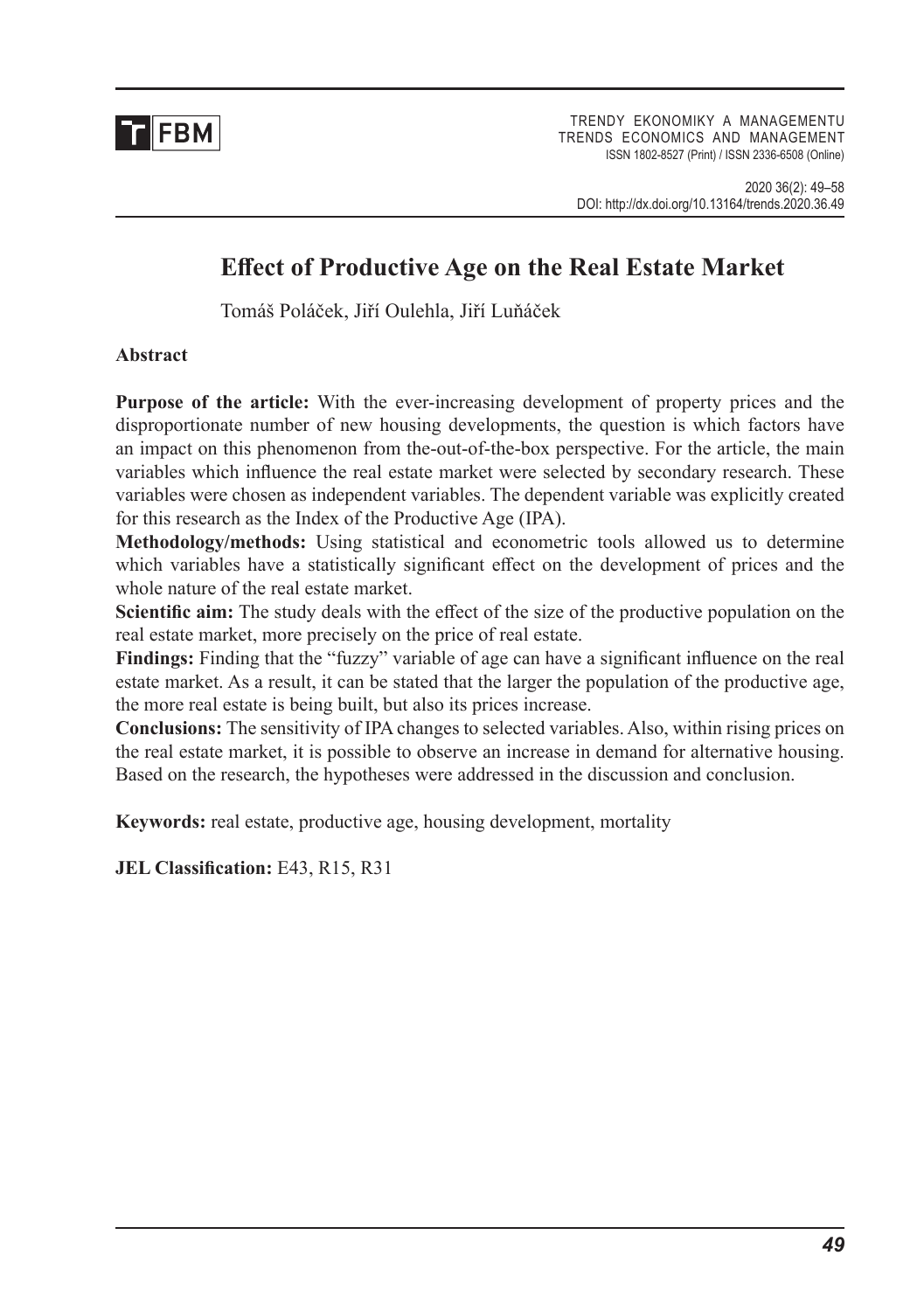### **1. Introduction**

The issue of economic development is one of the widely discussed factors in both economic and social sciences. The first of the authors was Thomas Malthus. His conclusions are unambiguous. "The power of population is indefinitely greater than the power in the earth to produce subsistence for man. Population, when unchecked, increases in a geometrical ratio. Subsistence increases only in an arithmetical ratio. A slight acquaintance with numbers will show the immensity of the first power in comparison of the second." The development of the population is, therefore, an integral part of the development of society (Malthus, 1986)*.*

Until these days, studies have used the Human Development Index (HDI). The Human Development Index (HDI) is a summary measure of average achievement in key dimensions of human development: a long and healthy life, being knowledgeable and having a decent standard of living. The HDI is the geometric mean of normalized indices for each of the three dimensions (Alkire, 2002).

The HDI was created to emphasise that people and their capabilities should be the ultimate criterion for assessing the development of a country, rather than the economic growth alone. The HDI can also be used to enquire about national policy choices, asking how two countries with the same level of GNI per capita can end up with different human development outcomes. These contrasts can stimulate the debate about government policy priorities (Musai, Mehrara, 2013).

The health dimension is assessed by life expectancy at birth, while the education dimension is measured by the mean of years of schooling for adults aged 25 years and more and expected years of schooling for children of school entering age. The standard of living dimension is measured by the gross national income per capita. The HDI uses the logarithm of income in order to reflect the critical importance of income with the increasing GNI (Ogwang, 2000).

Nevertheless, the second half of the  $20<sup>th</sup>$ century was dominated by theoretical discussions related to natality and development. An influential report of the U.S. National Research Council presented a view that departed, in essential respects, from the traditional interpretation of the natality-development relationship. A one of an important conclusion is the correlation between slower population growth, and decreased poverty does not imply causation (Mason, 1997)*.*

Recent research suggests that the negative relationship between human development and natality in industrialized countries reverses when the Human Development Index (HDI) progresses beyond the threshold of 0.85–0.9 (Myrskylä *et al.*, 2009).

Natality rates in some European countries have plummeted within the last decade, thus creating the phenomenon of "lowest-low natality", defined as total natality below 1.3. As of today, the lowest natality levels are found in the Eastern European and Mediterranean countries (Balbo *et al.*, 2013). At the same time, in highly developed countries, either the centuries-long natality decline has stalled, or an opposite trend has been observed simultaneously with continuing socio-economic development.

Previous studies confirm the validity of the impact of demographic parameters on the company's economic development. However, the natality indicator, but the birth rate, will not be used in further processing. It is for several reasons: the first reason is to create a separate indicator of productive age. A natality indicator will be used to maintain the same dimensions, as this indicator is converted to a standardised sample of 1000 individuals in the statistical data.

The second reason is practically identical statistical parameters of both files. The birth rate and natality correlation are statistically significant, with the Kendall Tau correlation reaching 0.7. Similar values are achieved by skewness and sharpness. The last reason for the birth rate is the fact that in the following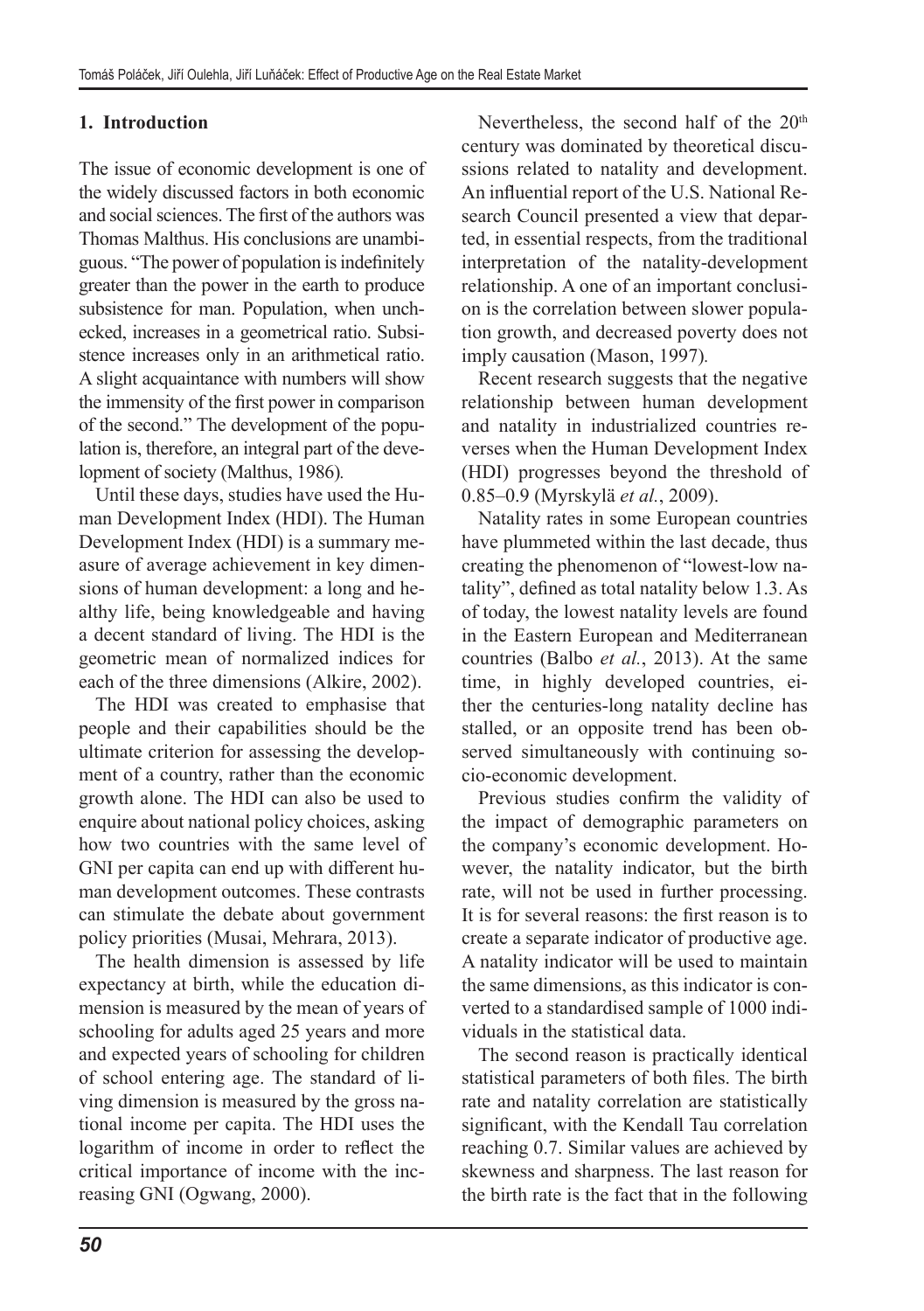calculations, multi-factor regression will be used. Also, to assess the strength of the influence of other variables, it is necessary to use just the number of births because by using the natality indicator, there would be distortions given by the lower dimension of the variable.

There are several studies on the variables that have a significant influence on productive ageing. The study (Solcová, 2011) describes negative stereotypes about ageing and old age and draws attention to the latest findings of differential gerontology. The author focuses on the so-called successful ageing and its self-assessment which should have a positive impact on the state economy and thus good health of all sectors. There is a more specified study by Börsch-Supan *et al.* (2002), which reacts to population ageing and its impact on the whole economy, focusing on capital markets. The younger generations in western and central Europe countries are quite aware of the need to provide for more retirement income through their private saving than depending on the public sector. Population ageing changes households' savings behaviour and portfolio composition, which has a significant impact on the real estate market and all variables associated with those issues. As a large number of jobs are dependent on the age of the employee, the ageing of the population reduces the supply. It increases the relative price of skills and total demand, which decreases with age. This trend and correlation can be determined by integrating the nationality and mortality in order to find out if and how quickly the population ages (Cai, Stoyanov, 2016).

Housing is one of the most crucial goals of a socialised person in the present arrangement. In the context of the Central European region, this is achieved through the real property ownership, and the real estate market and thus the state of the economy either directly or indirectly influence this trend. From the perspective of the monetary policy, adjusting the interest rate serves as one of the instruments of possible regulation precisely to prevent the emergence of a bubble in the real estate market (Reed, Ume, 2019).

The factor that undoubtedly affects the country's economy is the productive age of its population as mentioned above. The more significant is the proportion of the productive population to the total population, resulting in the greater the demand for funds, goods and services in the economy which in turn leads to a multiplication of financial transactions (Gontis, Kaulakys, 2004).

Therefore, it is essential to monitor the development of the productive age of the population, which can significantly influence the economy in future years and set conditions so that the economic environment is stable. One of the main aspects of the future healthy economy of the state is the support families so that there is no obstacle to having more children so that the gradual growth of the GDP is maintained and the population does not age and support the natality of the population. This aspect may take the form of keeping the population in tax benefits, parental bonuses, education and sports contributions and much more or even have a focus on population healthcare (Hill *et al.*, 2019).

# **2. IPA index**

For the research hypotheses, it was necessary to define a variable which combines the important factors of productive age, birth rate, and mortality. This new variable will be the representative of the so-called dependent variable Y. Therefore, the variable of the productive age index (IPA) was defined. This variable was calculated using the productive age variable, which is determined between 19 and 64 within the EU area, along with inputs (birth rate) and outcomes (mortality and retirement). The first calculated input data for the IPA was directed to 2008. Statistically, it was found out what the birth rate in 1989 was, as well as the average mortality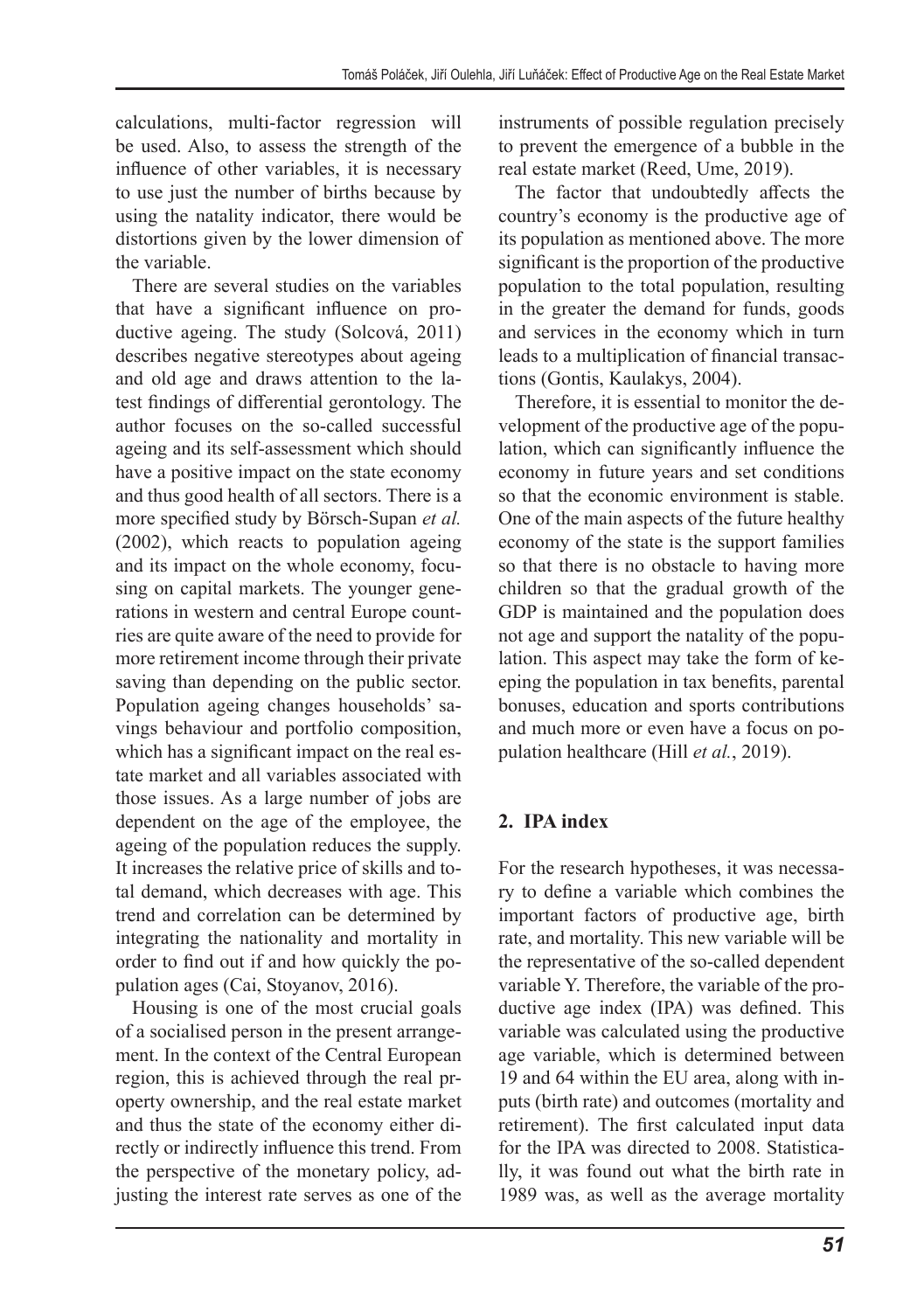rate of young people in the years 0–19, *i.e.* how much the resulting population will enter the working age, *i.e.* the "productive population growth" (PPG).

The productive population growth (PPG) can be obtained from statistical database data. If we are focusing on the initiation year of 2008, it is necessary to take the birth rate from 1989. Next, it is necessary to find out the mortality rate in the 0–19 year category, which is approx. 0.7 per 1000 inhabitants, where:

$$
PPG_{TY} = \text{Natality}_{TY-19} - \left(\frac{\text{Natality}_{TY-19}}{1000} \times 0.7\right), (1)
$$

where TY is the target year and therefore:

$$
PPG_{2008} = \text{Natality}_{1989} - \left(\frac{\text{Natality}_{1989}}{1000} \times 0.7\right)
$$

To determine the output data for the IPA, it was necessary to count the number of residents of the productive age interval (*i.e.* the age of 19–64 years). This was found again by secondary research from the data of the Czech Statistical Office, where the number of people who retired in the target year and the number of people who went to full disability pension were found. Therefore, the productive population decrease (PPD) has been defined and calculated just by the sum between the old-age pension and the full disability pension in the specific target year.

Therefore:

 $PPD_{TY} = \text{Pension}_{TX} + \text{Disability pension}_{TX}$ , (2)

where TY.is the target year and therefore:

 $PPD_{2008} =$  Pension<sub>2008</sub> + Disability pension<sub>2008</sub>.

The IPA productive age index is then mathematically calculated as the PPG proportionally to the PPD.

Where:

$$
IPA_{\text{TY}} = \frac{PPG_{\text{TY}}}{PPD_{\text{TY}}},\tag{3}
$$

where TY is the target year and therefore:

$$
IPA_{TY} = \frac{128\,266}{76\,211}.
$$

If IPA for 2008 is 1.68, *i.e.* greater than 1, the increase in the productive population is greater than its decline, *i.e.*

$$
IPA_{2008} \ge 1 \supset 1.68, \tag{4}
$$

then:

# $PPG \geq PPD$ .

The IPA for selected statistical methods had to be calculated between 2008 and 2018, where it had to be divided quarterly every year because of the correspondence of the independent data. In order to determine the quarterly data accurately, the method of the Polynomial regression trendline of  $6<sup>th</sup>$  grade was used.

Therefore the graph equation is:

$$
y = -0,0007x^{6} + 9,0073x^{5} - 45316x^{4} ++ 1E + 08x^{3} - 2E + 11x^{2} ++ 1E + 14x - 5E + 16.
$$
 (5)

In this manner, the dependent variable Y was defined for a more in-depth analysis of the issue under investigation to confirm or refute the hypothesis (6) by using other independent variables, defining the issue obtained from the literature search and secondary research.

There is no doubt that the productive age of the population, and therefore the IPA affects the whole economy. It is crucial to be able to use long-term liabilities in the economy, for instance mortgage credit to finance housing. As signalling variables from the perspective of equity financing, the volume of mortgage loans and the interest rate offered by financial institutions for households were selected. It is precisely the number of productive population that fundamentally affects these two variables. The more productive the population is, then the greater need for housing. This will lead to an increase in the supply of residential real estate and, in parallel, the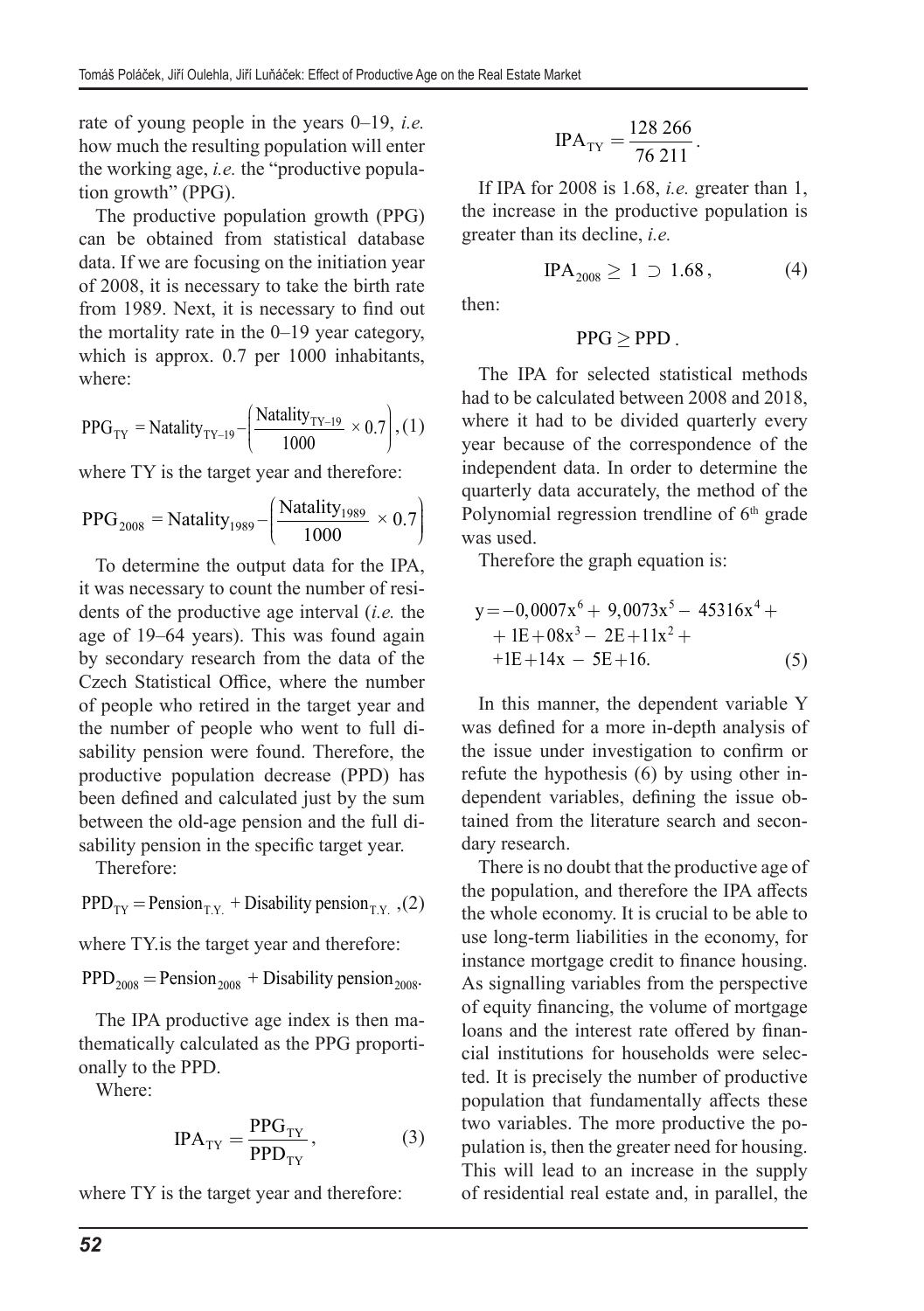

*Figure 1. IPA trend. Source: The author's work.*

volume of loaned money in the form of mortgage loans to realize these purchases.

Following the supply of real estate, the volume of mortgage loans and the interest rate, influenced by the development of the market itself and by the possible regulation by the central bank, is changing to "steer" the economy in a given direction (Della Posta, 2018). In the general principle of starting the economy, in our case, real estate supply and thus increasing the volume of mortgage loans, low-interest rates and benevolent conditions for obtaining mortgage loans (creditworthiness and credit terms) will be set. Otherwise, the interest rate will increase, and the conditions will be set substantially stricter to prevent the economy from overheating.

On the other hand, there are two ways to satisfy this need, namely to reside in one's own property or rent. Both these variants are closely intertwined. As property prices rise, rent increases (Braakmann, McDonald, 2020). Rising property prices affect significantly more variables. Following the productive age of the population, the relationship between the price of real estate, the volume of mortgages, the consumer price index and the number of building permits issued for the new real estate exhibition will be monitored in this study.

The opposite of interest and volume of mortgages is a building permit. Rising prices will result in increasing demand for real estate investment plans and their subsequent implementation (Fernandez-Kranz, Hon, 2006). In this context, the time factor has to be taken into consideration. As property prices begin to rise, investors start to buy investment projects, for example, to build apartment buildings. Nevertheless, that does not mean that they will immediately start selling individual apartments. This is preceded at least by a building permit, which carries several administrative requirements and slows down the process over time. If in the first phase, when property prices rose, a large number of investors reacted and invested in these investment projects and at the same time start to handle all permits, in the near future the market may be oversaturated with new apartments, real estates and the tendency of their price will be slowly falling.

#### **3. Theoretical hypotheses**

The hypotheses have been defined to meet the primary purpose of the research, both how productive age affects the real estate market and, on a larger scale, the overall state of the economy. The Productive Age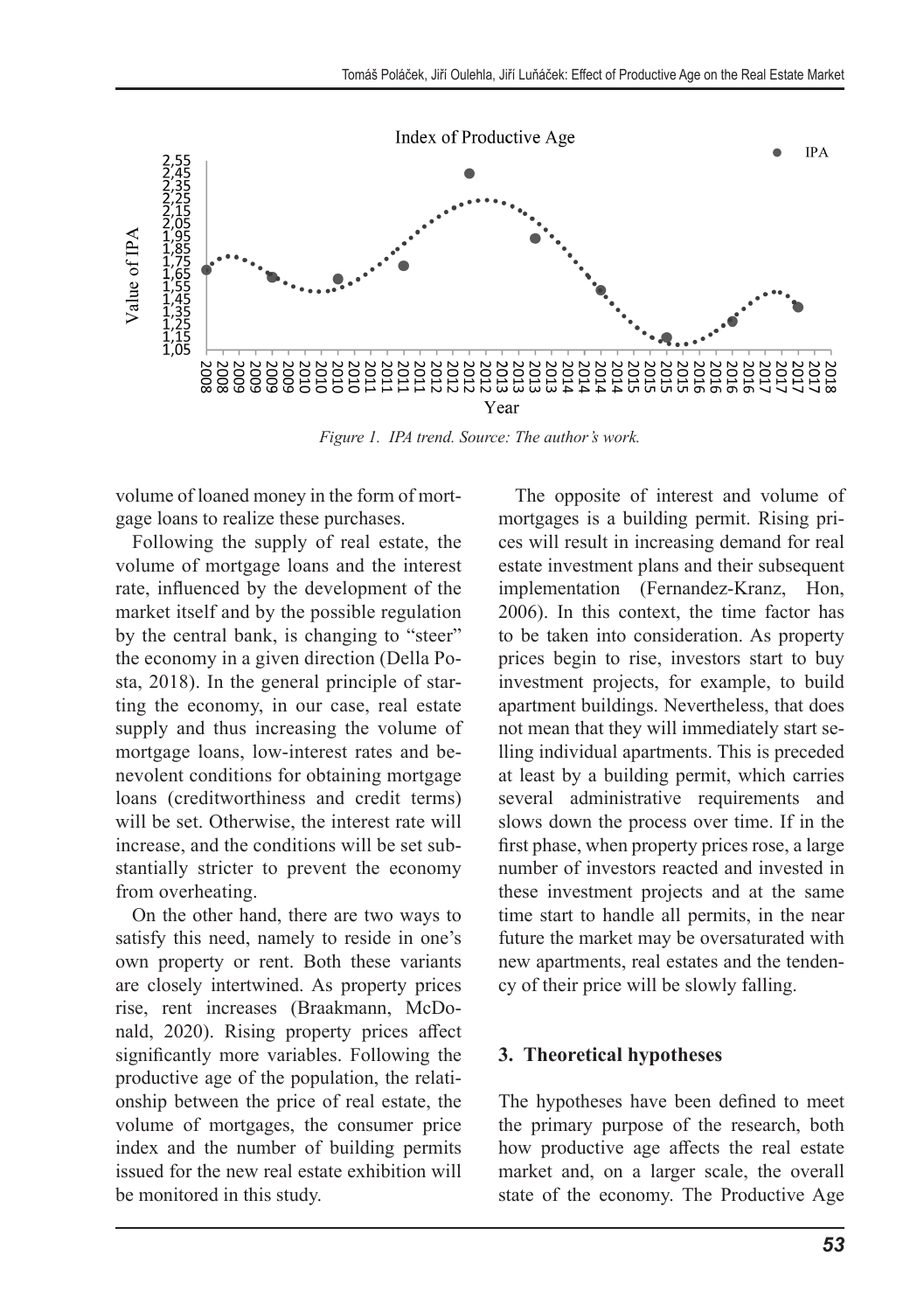Index (4) was created as a representative of the productive age, which will be compared as a dependent variable with other independent variables determined by secondary research using selected statistical tools. Based on the results of econometric calculations, the selected hypotheses will be confirmed or refuted.

Based on theoretical literature and the results of previous empirical studies on determinants of the IPA, some research hypotheses  $(H_1$ — $H_5$ ) have been formulated below.

The following research hypotheses, concerning the Index of the Productive Age, influencing the economy and thereby more specified real estate market within all market participants.

 $H_1$ : With the higher IPA rate, there is the direct dependence with the higher index of housing prices and the number of building permits.

 $H_2$ : With the lower IPA, there is a direct increase in the central bank's interventions in the form of monetary restrictions on interest rate increases.

 $H_{3}$ : In dependency of  $H_2$  with the increasing of the IPA, there is an observable decrease in the number of house loans.

 $H_4$ : If the IPA is increasing, then the general mortality is supposed too be decreasing.

 $H<sub>5</sub>$ : With the increasing IPA, there is an observed dependence on increasing the CPI. The research hypotheses allowed model specification for panel data:

$$
\ln \text{IPA} = \alpha_0 + \alpha_1 \text{In EMO} + \alpha_2 \text{In GDP} ++ \alpha_3 \text{In IR} + \alpha_4 \text{In PRE} ++ \alpha_5 \text{In IRNB} + \alpha_6 \text{In SL} ++ \alpha_7 \text{In BP} + \alpha_8 \text{In VM} ++ \alpha_9 \text{In CPL} + \alpha_{10} \text{In NAT} ++ \alpha_{11} \text{In MORT} .
$$
 (6)

The description of each variable and the sources of data used are presented in Table 1.

# **4. Model estimation**

Estimation of the panel data model was made using the Gretl software (GNU Regression

| <b>Variables</b> | Description of variables, math type                                                                                                                                                                                                                                                               |
|------------------|---------------------------------------------------------------------------------------------------------------------------------------------------------------------------------------------------------------------------------------------------------------------------------------------------|
| <b>IPA</b>       | Index of productive age-dependent variable see. 2 – IPA Index.                                                                                                                                                                                                                                    |
| <b>EMP</b>       | Number of the employed – it is a variable which defines the number employed people in the target period.                                                                                                                                                                                          |
| <b>GDP</b>       | Gross domestic product (GDP); the data of the Czech Republic divided quarterly for statistical analysis as<br>the primary indicator of economic performance.                                                                                                                                      |
| IR               | Interest rate – the average interest rate for a natural person.                                                                                                                                                                                                                                   |
| <b>HPI</b>       | Index of housing prices – accordingly to FHFA as House Price Index (HPI) is a broad measure of the<br>movement of single-family house prices. The HPI is a weighted, repeat-sales index, meaning that it<br>measures average price changes in repeat sales or refinancing on the same properties. |
| <b>THL</b>       | Housing loans in total – the number of total housing loans concluded in a given target period, the<br>difference from a volume of mortgages is that it does not count the amount of money but the number of<br>contracts.                                                                         |
| <b>BP</b>        | Building permits – the number of building permits issued by the competent building authority in a given<br>period.                                                                                                                                                                                |
| <b>IRCB</b>      | CB interest rates – the interest rate value determined by the central bank.                                                                                                                                                                                                                       |
| <b>VM</b>        | Volume of mortgages – the total amount of money issued on mortgages intended to purchase real estate to<br>private ownership.                                                                                                                                                                     |
| <b>CPI</b>       | Consumer price index – the price level of consumer goods market and services purchased by households.                                                                                                                                                                                             |
| <b>NAT</b>       | Natality – the number of births in a given target year.                                                                                                                                                                                                                                           |
| <b>MORT</b>      | Mortality $-$ the number of deaths in a given target year.                                                                                                                                                                                                                                        |

*Table 1. The description of each individual variables.*

*Source: The authors' own calculations.*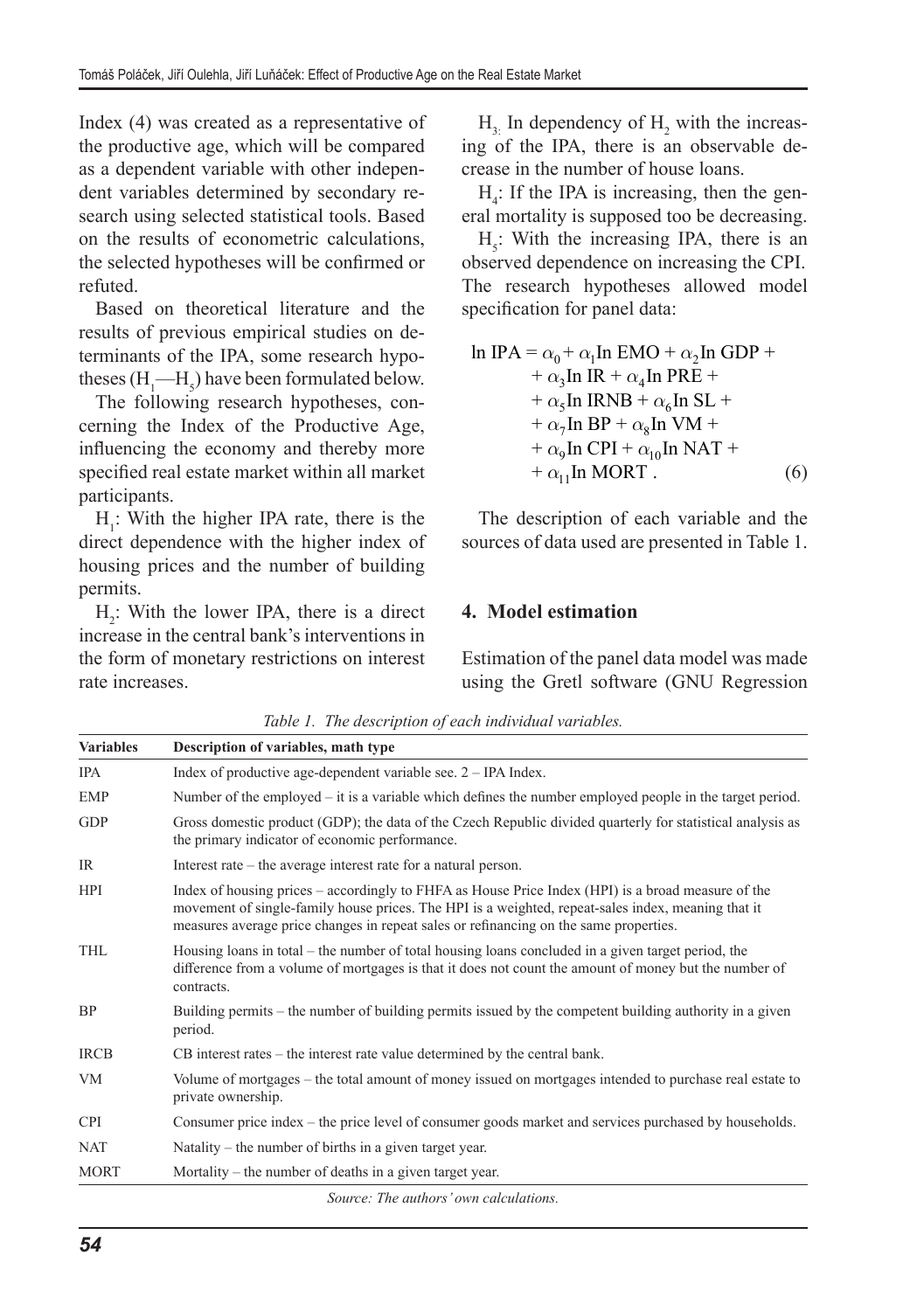| <b>Statistical Test</b> | <b>Test Statistic</b> | $P-value$    |  |
|-------------------------|-----------------------|--------------|--|
| WALD test               | $F = 36,0484$         | 2,82807e-007 |  |
| $RREUSH - PAGAN$ test   | $LM = 29.6888$        | 5,07266e-008 |  |
| <b>HAUSMAN</b> test     | $H = 2,86044$         | 0.413647     |  |

*Table 2. The results of selected statistical tests.*

*Source: The authors' own calculations.*

Econometrics Time-Series Library version 2019b). The previous equation, defined by the formula (6) will be used for the calculation. The significance and occurrence of effects, as well as the nature of fixed or random effects themselves, were not assumed a priori. The choice of the final calculation method (pooled OLS, fixed effects, random effects) was made using the decision procedure proposed in the econometrics literature (Baltagi, 2001). Models with fixed and random effects were assessed, and diagnostic tests were carried out. The results of the statistical tests are scheduled in Table 2.

Based on the statistical tests in the table Table 2, it was found that an appropriate model for estimating the is the fixed effects model (F.E.). Thus, the parameters of the fixed effects model were estimated. However, a phenomenon of heteroscedasticity means heterogeneity of variances of random components within the sample. Previous tests show a partial presence of heteroscedasticity. A typical case is the overstatement of the statistical significance of individual variables. Therefore, the WLS (weighted least square) is used for the calculation. The scales are inverse to the scattering elements random components estimated for each variable in the model.

### **5. Results of estimation and discussion of the findings**

The values of statistically significant parameters of the model calculated by the formula (6) are scheduled in Table 3.

|                             |             |                                   | ັ           |             |              |  |  |  |
|-----------------------------|-------------|-----------------------------------|-------------|-------------|--------------|--|--|--|
| Depended variable IPA       |             |                                   |             |             |              |  |  |  |
| <b>Independent Variable</b> | Coefficient | <b>Std. Error</b>                 | $t - ratio$ | $p - value$ | Significance |  |  |  |
| Constant                    | 58.7767     | 39.9023                           | 1.473       | 0.1505      |              |  |  |  |
| <b>CPI</b>                  | 2.58897     | 2.05144                           | 1.262       | 0.2161      |              |  |  |  |
| <b>HPI</b>                  | 0.0994974   | 1.50997                           | 0.06589     | 0.9479      |              |  |  |  |
| <b>THL</b>                  | $-0.408502$ | 1.28869                           | $-0.3170$   | 0.7533      |              |  |  |  |
| <b>BP</b>                   | 0.141114    | 0.150282                          | 0.9390      | 0.3548      |              |  |  |  |
| <b>IRCB</b>                 | 0.203983    | 0.0970553                         | 2.102       | 0.0435      | $***$        |  |  |  |
| <b>MORT</b>                 | $-1.21994$  | 0.606484                          | $-2.011$    | 0.0528      | *            |  |  |  |
| Observation                 |             | 43                                |             |             |              |  |  |  |
| Standard error of residuals |             | 1.135086                          |             |             |              |  |  |  |
| R <sup>2</sup>              |             | 0.645244                          |             |             |              |  |  |  |
| Adjusted $\mathbb{R}^2$     |             | 0.534382                          |             |             |              |  |  |  |
| $F(10, 32) = 5.820274$      |             | P – value for test $F = 0.000060$ |             |             |              |  |  |  |
|                             |             |                                   |             |             |              |  |  |  |

*Table 3. The results of the estimation of the model describing the determinants of IPA.*

*\*\* Statistically significant variable at the level of 5%, \* Statistically significant variable at the level of 10%. Source: The authors' own calculations.*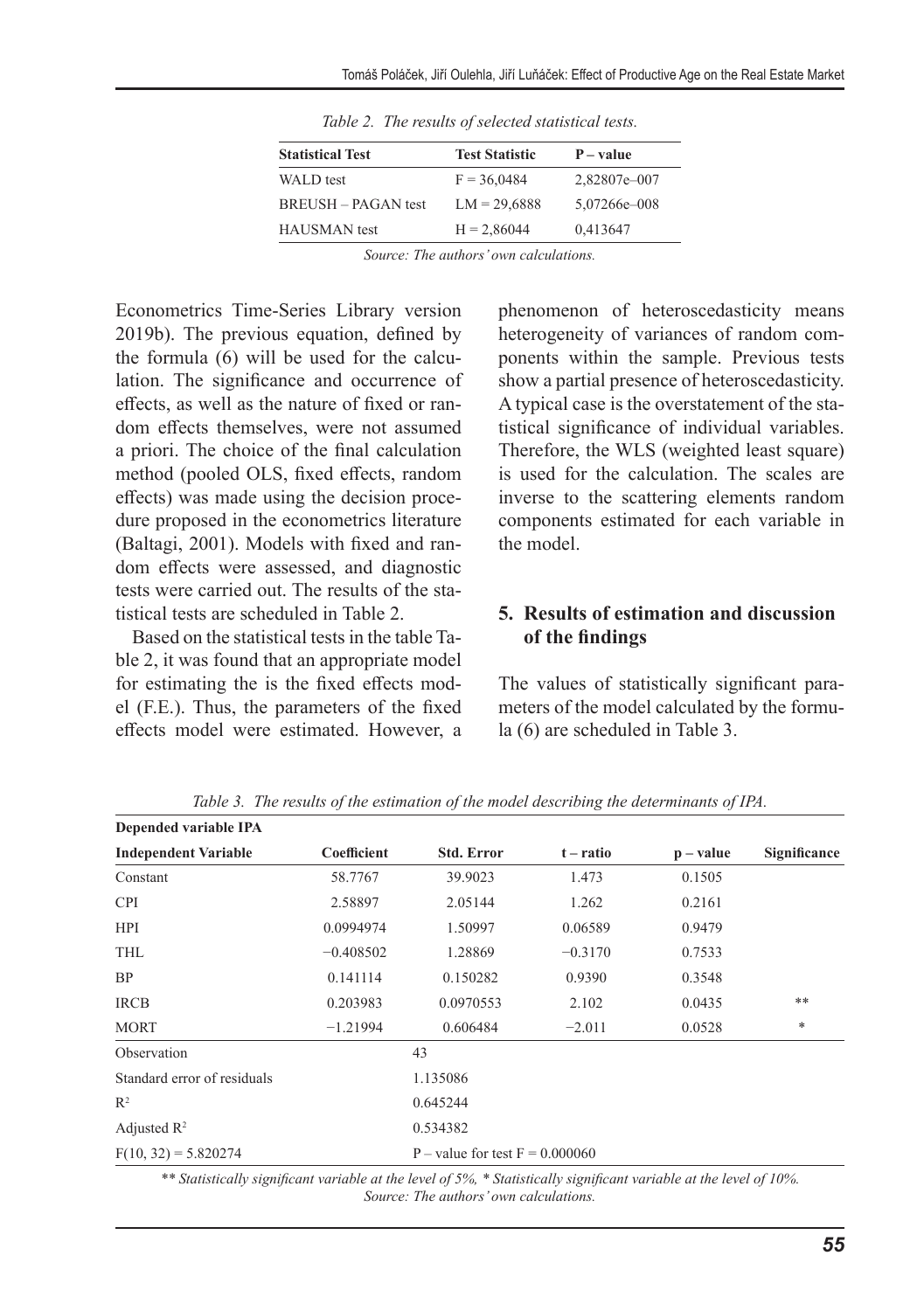The presented model is statistically correct. Only two out of ten variables are statistically significant. The overall reliability of the models is higher than 50%. It can use the following interpretation method to interpret the results. This procedure includes a validated logarithm of variables. Changing the independent variables by 1% causes the variables to be increased or decreased by  $\alpha_{n}^{\prime\prime}$ %. An example is as follows. 1% change in building permits will result in a positive IPA change of 0.14%

The Housing Price Index (HPI) is a dependent variable on the independent IPA and its positive dependencies can be interpreted that if the IPA increases by 1%, the Housing Price Index increases by approximately 0.1%. In practice, this should mean that if the population of productive age increases, so should the price of real estate on the market rise. Along with the HPI, the BP (building permits) is also related. In such a case, we can also see a positive dependence on the IPA variable. If the range population of the productive age increases again by 1%, the number of building permits increases by 0.14%. Owing to these dependencies, the hypothesis  $H_1$  can be confirmed.

The results of the study also confirm that it is possible to see a positive dependence of the IRCB variable, which is the central bank's interest rate on the IPA variable. As the price of real estate increases, the number of productive populations increases, as the H1 has proven, the central bank enters the market with a restrictive monetary policy as one of the tools to prevent the creation of a financial bubble in the real estate market. Thus, a positive effect of the IPA on the IRCB can be observed, with the IPA rising by 1% and the IRCB rising by 0.2%, where the IRCB is statistically significant at the level of 5%. Base on the result, we refute the hypothesis  $H<sub>2</sub>$ .

The factor which is negatively influenced by the IPA is paradoxically the THL (total house loans); this can be explained by the intervention of the central bank and its

monetary restrictions, where we can observe a decrease in the total amount of mortgage loans for individuals by 0.41% to 1% increase in the IPA. In this case, we refute the hypothesis  $H_3$ .

The overall mortality is the statistically significant variable at 10%, which is essential for the independent IPA variable due to the Productive Population Decrease (2), where it represents part of the deceased population. According to the research, mortality is negatively dependent on the Index of productive age, *i.e.* if the IPA increases by 1%, mortality decreases by about 1.22%, in which case we can confirm the hypothesis  $H_4$ .

As the Index of Productive Age increases, *i.e.* the productive population is increasing, this phenomenon will also have an impact on the overall economy. For this general comparison, the CPI (consumer price index) variable was chosen, where we can observe a direct dependence with a 1% increase in the IPA to a CPI increase of approx. 2.6%. This phenomenon can be explained based on the increasing number of productive population and the rise in inflation and thus the prices of measurable goods. In this case, it is appropriate to confirm the hypothesis  $H_s$ .

# **Conclusions**

The results indicate that two variables, namely the IRCB (interest rate set by the central bank) and MORT (mortality rate), are statistically significant in direct comparison with the IPA. Each variable is substantial at a different statistical level. The IRCB variable is significant at 5% and the MORT variable at 10%. Obviously, with the growing IPA, the number of building permits increases, as well as the cost of housing, though. Due to this phenomenon, the central bank's restrictive policy, preventing, by means of raising interest rates, the bubble on the property market from inflating the whole economy of the state.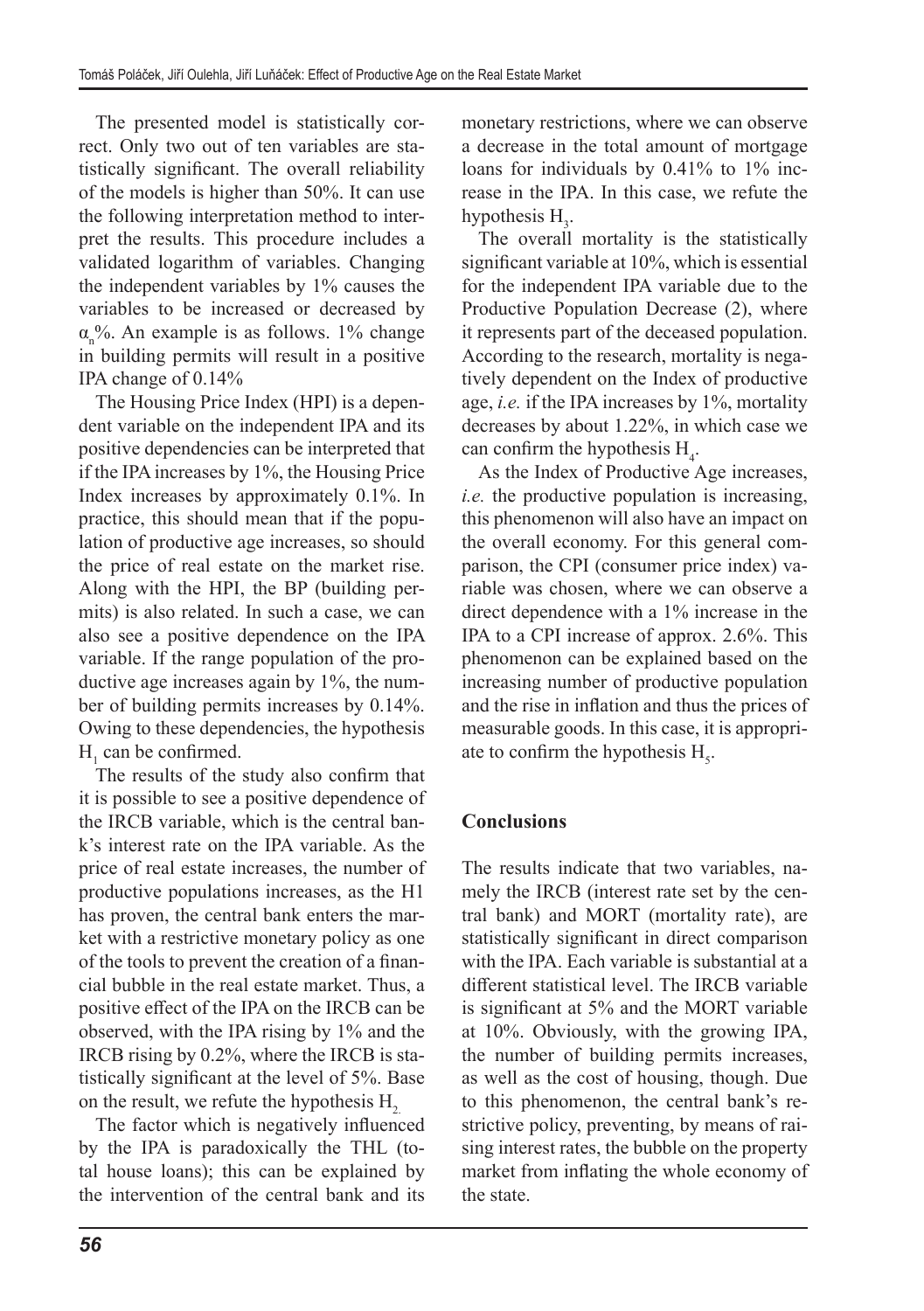The dependence of other independent significant variables with the IPA was also examined, where, for example, an indirect proportion with THL (total housing loans) to the IPA can be observed. The CPI variable had the most significant recorded change to a 1% increase of the IPA, which is reflected most in the general state of the economy.

As a result, it can be stated that the larger the population of productive age, the more real estate is built, but also their price increases. In contrast, a restrictive central bank policy acts as a regulator. The results of the study show that the 1% increase in the IPA rises the housing prices by 0.1%, housing construction by 0.14% and the interest rate of the central bank by 0.2%. The increase in the IPA is logically inversely proportional to the mortality of the population, and in proportion to the increase in IPA by 1% is a decrease in MORT by 1.2%.

In conclusion, it can be said that with rising prices on the real estate market, it is possible to observe an increase in demand for alternative housing, which may be, for example, rental housing or cooperative housing.

# **References**

Alkire, S. (2002). Dimensions of Human Development. *World Development*, 30(2), pp. 181– 205.

Balbo, N., Billari, F. C., Mills, M. (2013). Natality in advanced society: A review of research. *European Journal of Population/Revue européenne de Démographie*, 29(1), pp. 1–38.

Baltagi, B. H. (B. H.) (2013). *Econometric analysis of panel data.* Chichester: John Wiley.

Börsch-Supan, A., Ludwig, A., Winter, J. (2002). *Ageing, pension reform and capital flows.*  In A. Auerbach and H. Hermann (eds.), Ageing, Financial Markets and Monetary Policy. Heidelberg: Springer, pp. 55– 83.

Braakmann, N., Mcdonald, S. (2020). Housing subsidies and property prices: Evidence from England. *Regional science and urban economics*, 80.

Cai, J., Stoyanov, A., (2016). Population aging and comparative advantage. *Journal of international economics*, 102, pp. 1–21.

Della Posta, P. (2018). Central bank intervention, public debt and interest rate target zones. *Journal of macroeconomics*, 56, pp. 311–323.

Fernández-Kranz, D., Hon, M. (2006). A Cross-Section Analysis of the Income Elasticity of Housing Demand in Spain: Is There a Real Estate Bubble? *The Journal of Real Estate Finance and Economics*, 32(4), pp. 449–470.

Gontis, V., Kaulakys, B. (2004). Modeling

financial markets by the multiplicative sequence of trades. *Physica A*, 344(1–2), pp. 128–133.

Hill, P. L., Cheung, F., Kube, A., Burrow, A. L. (2019). Life engagement is associated with higher GDP among societies. *Journal of research in personality*, 78, pp. 210–214.

Malthus, T. R.. (2007). *An Essay on the Principle of Population*, Project Gutenberg.

Mason, K. O. (1997). Explaining natality transitions. *Demography*, 34(4), pp. 443–454.

Mehrara, M., Musai, M. (2013). The Relationship between Economic Growth and Human Capital in Developing Countries. *International Letters of Social and Humanistic Sciences*, 5, pp. 55–62.

Myrskylä, M., Kohler, H. P., Billari, F. C. (2009). Advances in development reverse natality declines. *Nature*, 4607(256), pp. 741–743. DOI: 10.1038/ nature08230.

Ogwang, T. (2000). Inter-country inequality in human development indicators. *Applied Economics Letters,* 7(7), pp. 443–446.

Reed, R. R., Ume, E. S. (2019). Housing, liquidity risk, and monetary policy. *Journal of macroeconomics*, 60, pp. 138–162.

Solcova, I. (2011). Psychosocial aspects of aging.*Československá psychologie*, 55(2), pp. 152–166. Thorpe, M., Zhang, Z. (2005). Study of the Measurement and Determinants of Intra‐industry Trade in East Asia. *Asian Economic Journal*, 19(2), pp. 231–247.